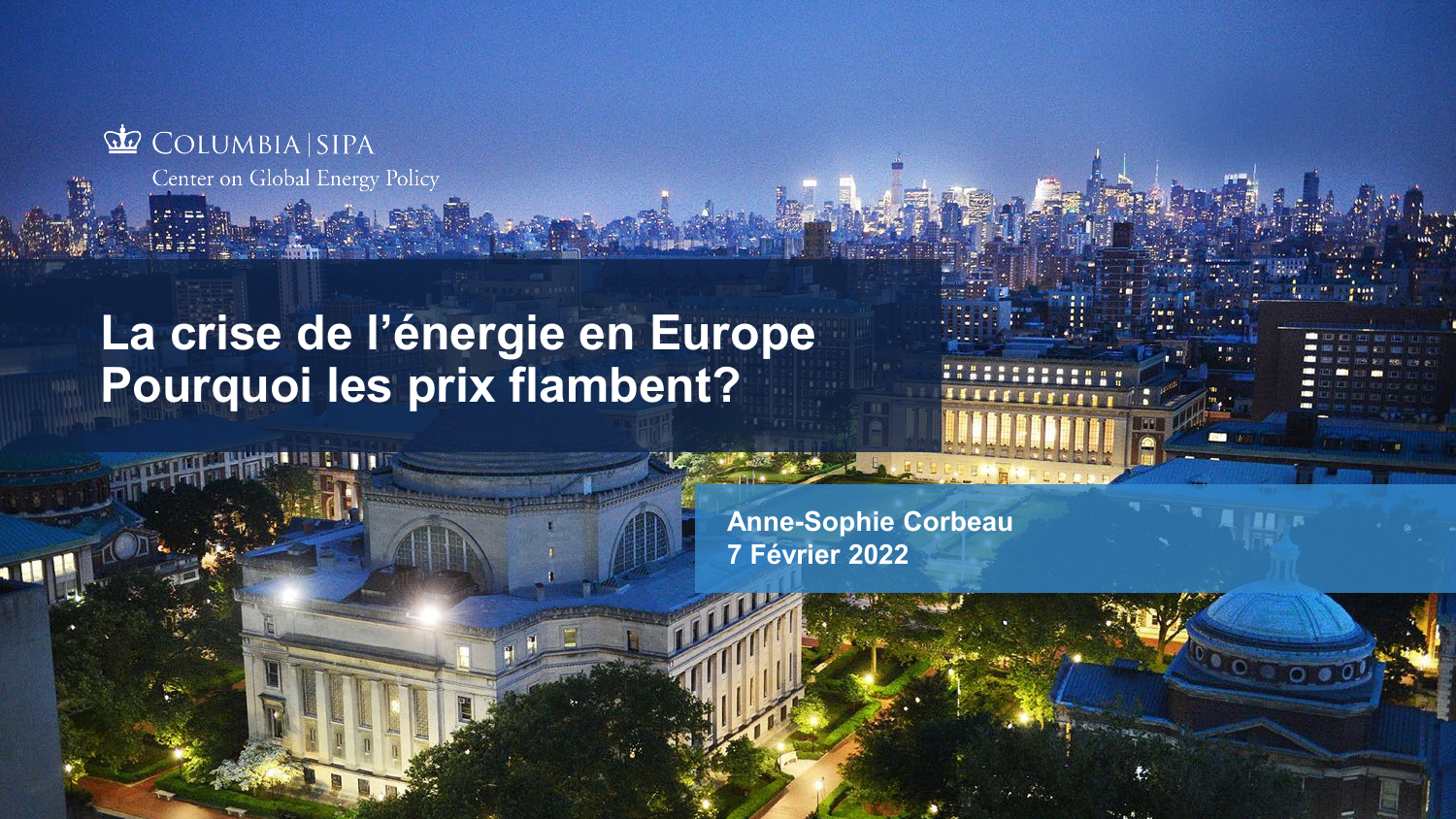## **A year of volatility for European and Asian gas spot prices**

**Regional gas prices**

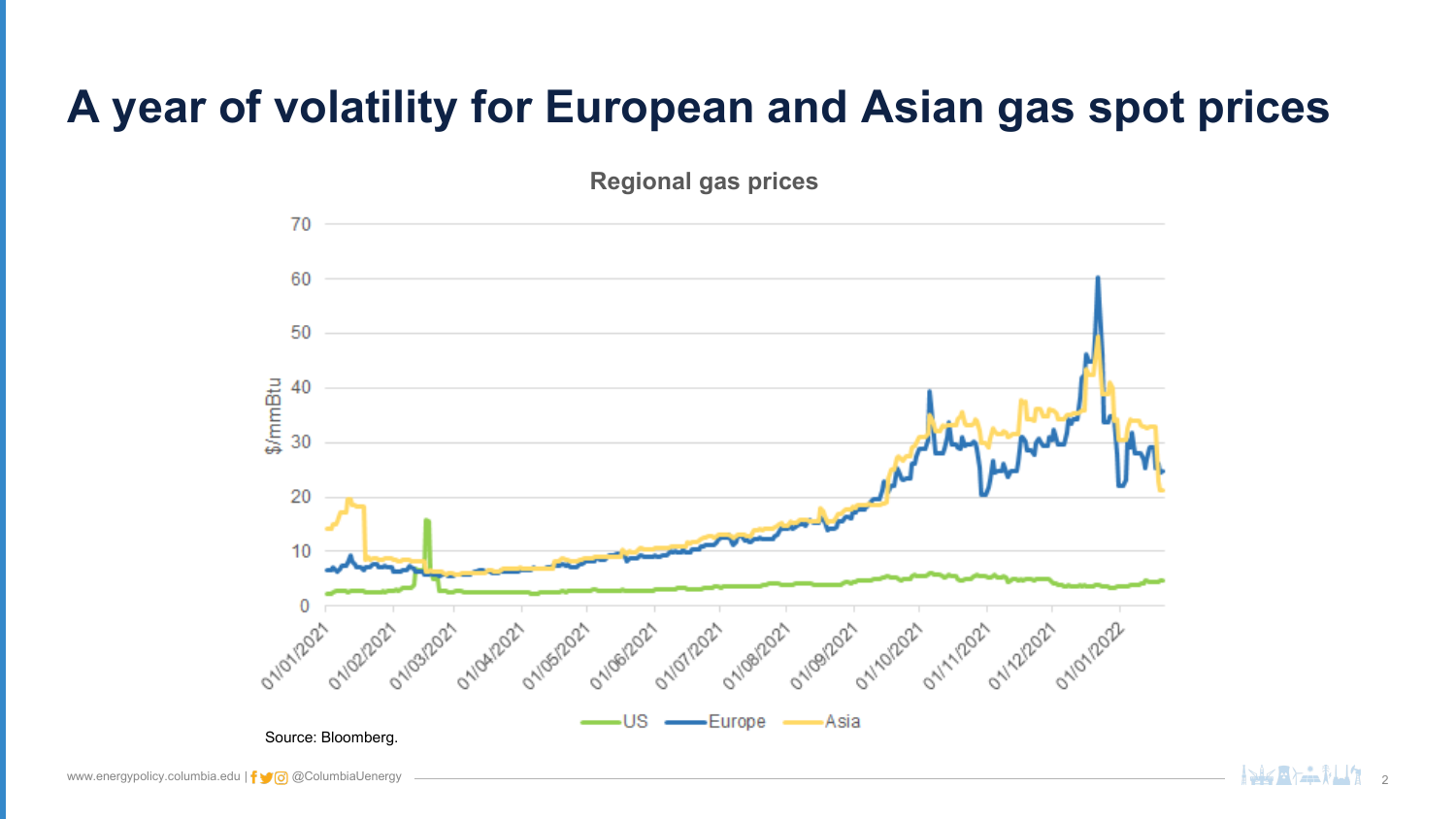#### **Not everybody has been impacted the same way**



Source: IGU wholesale gas price survey 2021.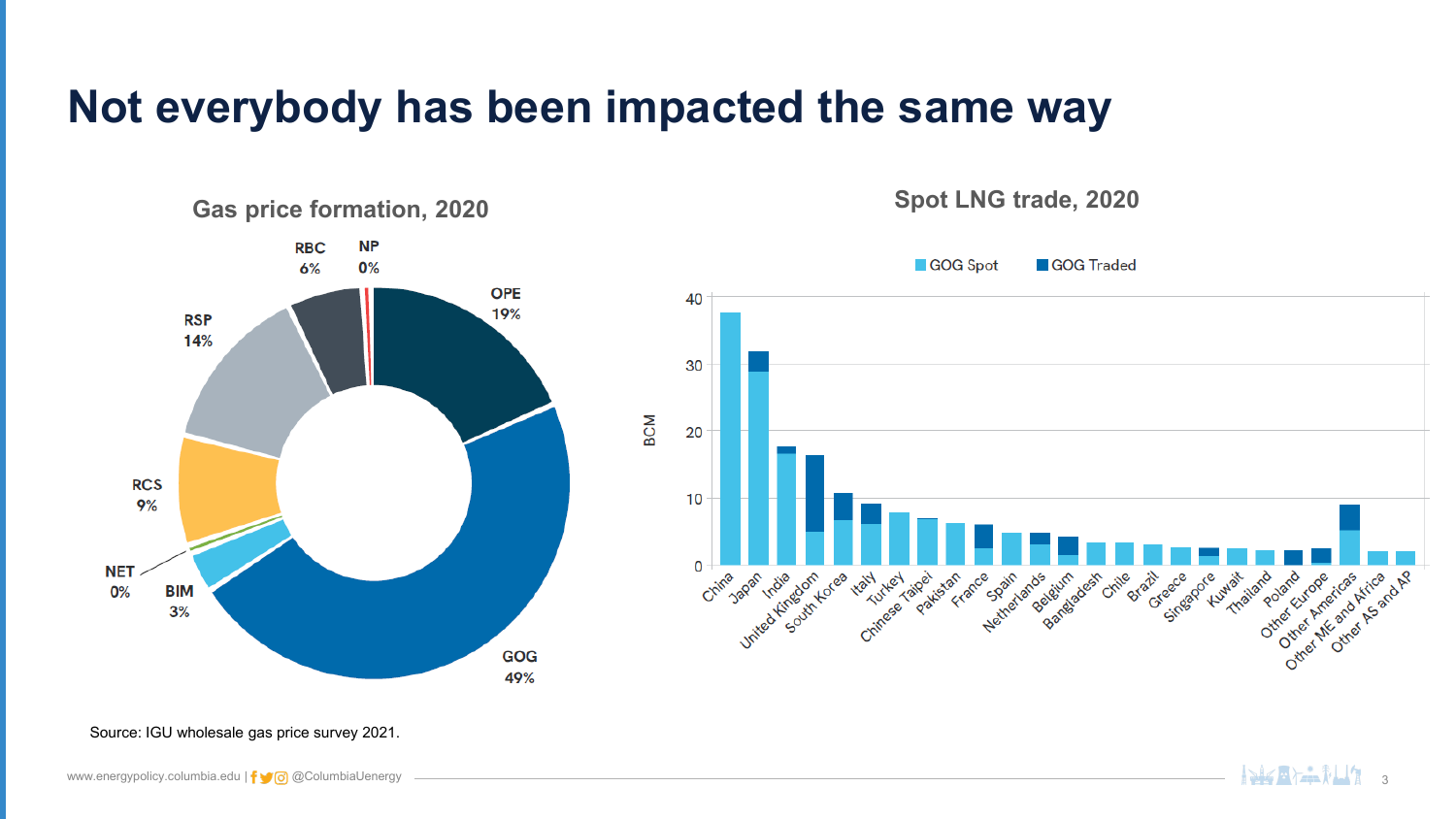## **How did we get there?**

- A strong economic rebound
- Lower than expected renewable generation (droughts in Brazil & China; lower wind in Europe)
- Colder winters (in January 2021 in NE Asia, long winter 2020/21 in Europe); hot summers
- A combination of high coal prices and carbon prices pushing natural gas switching prices upwards in the power sector
	- Coal prices went up to  $\sim$ \$250/t in October 2021 before halving
	- Carbon prices have steadily increased up to ~€91/tonne in 2021 (~€96/tonne on Feb 4, 2022)
- Many LNG supply issues (delayed maintenance, fire, supply shortages)
- Lower than expected deliveries from Russia due to
	- Very high withdrawals from storage during Winter 2020/21 in Russia due to cold weather
	- Tense geopolitical situation around Nord Stream 2 and Ukraine
	- Lower deliveries through Ukraine and Belarus since late December 2021
	- Absence of sales on the ESP since October 2021

#### **DEMAND**

#### **SUPPI**

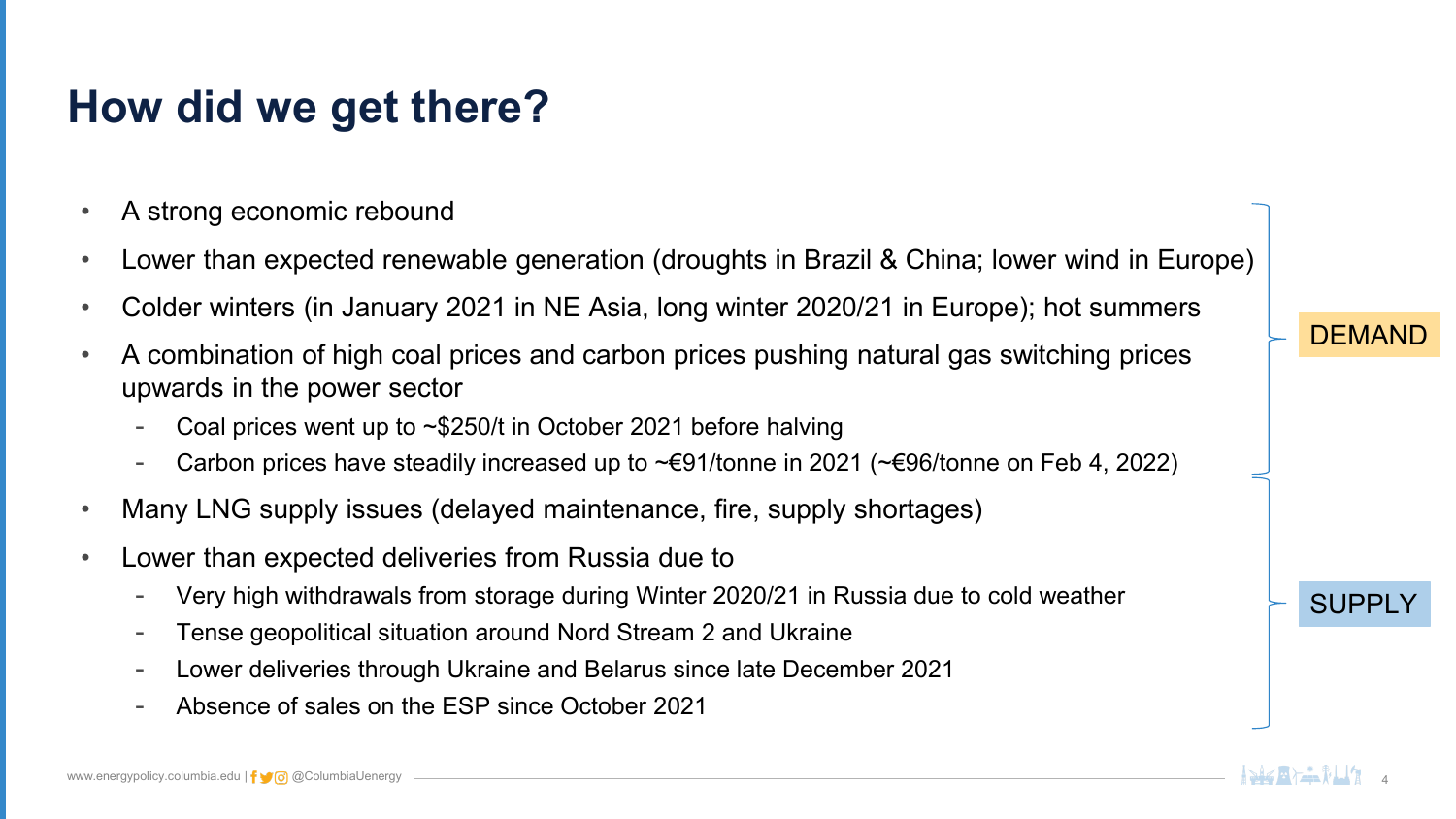

#### **Nuclear and wind underperforming (OECD Europe)**

TWh

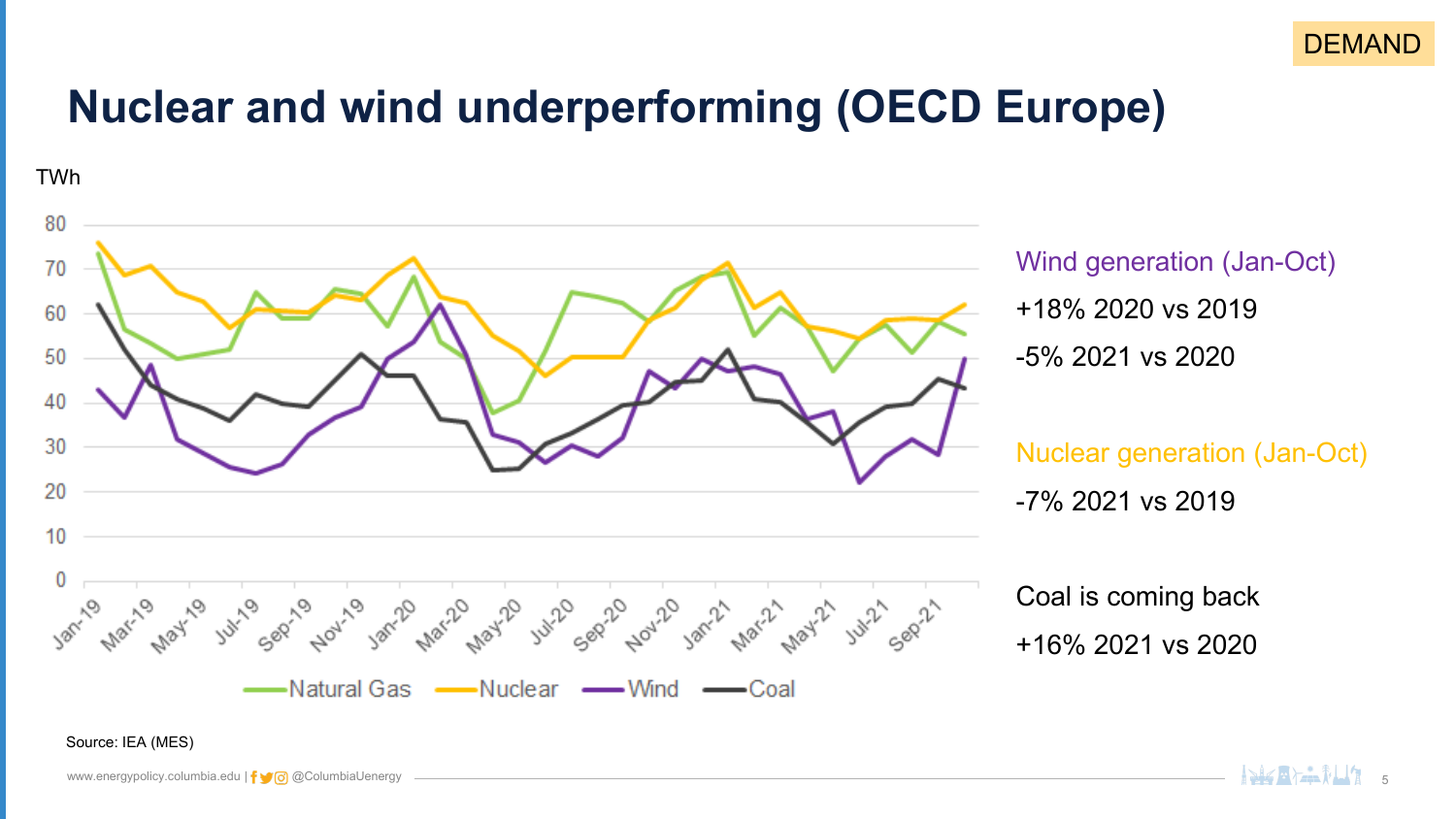#### **A high number of LNG supply issues**



Total unplanned comes Total planned -o-Outage volume (right axis)

Unplanned maintenance on top of planned maintenance

- Issues with gas supply in Trinidad, Malaysia, Nigeria
- Facilities not operating: Snøhvit (since October 2020), Prelude FLNG (since December 2021)
- Various issues: Peru LNG, Equatorial Guinea, Gorgon LNG (Australia), Skikda (Algeria), Sakhalin (Russia), US Gulf Coast

#### Source: IEA.

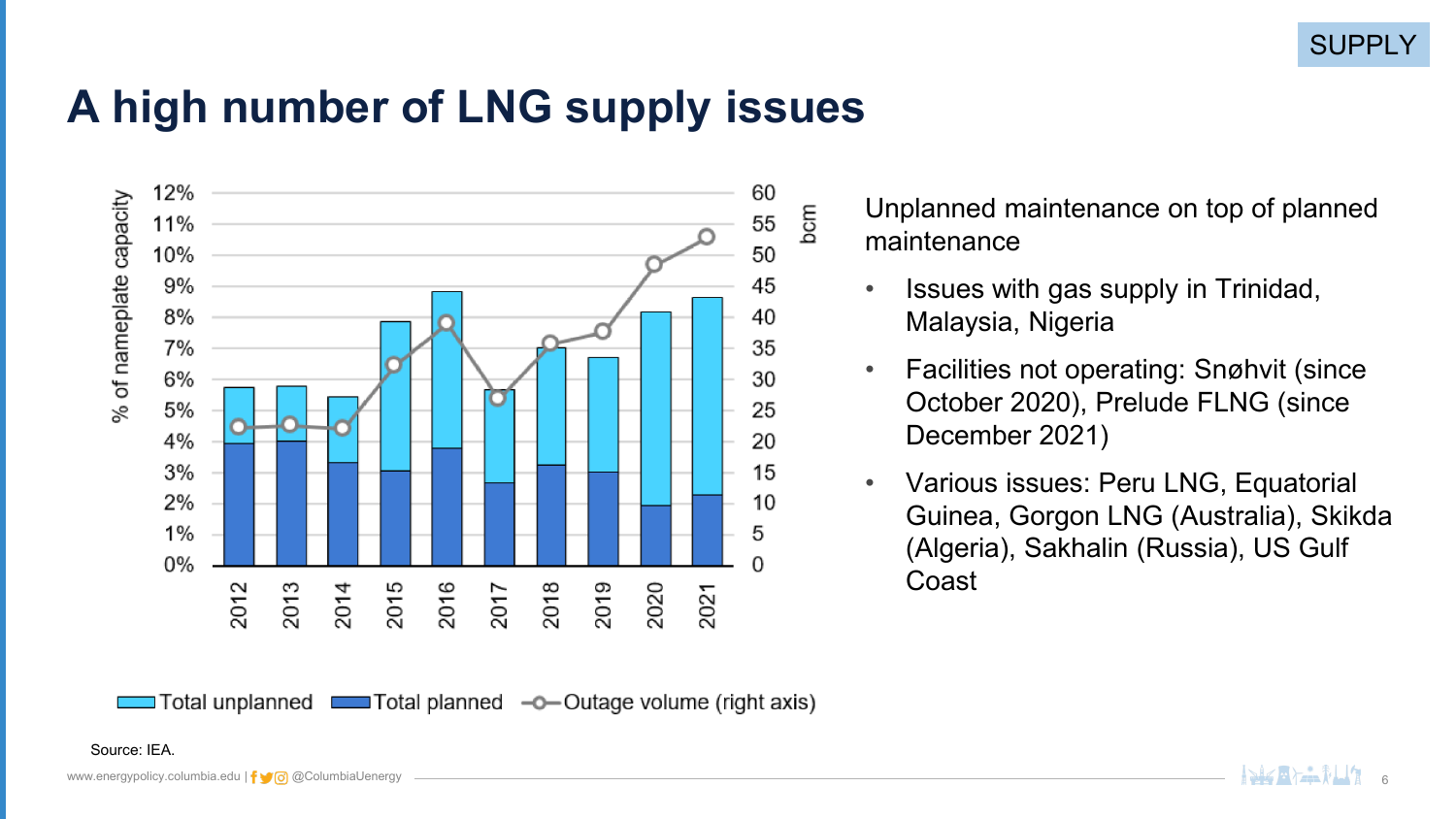#### **Europe got exactly the gas system it wanted**

- Over the past two decades, Europe has implemented market reforms (Directives) to move to a system where prices are set by supply/demand
- This was accelerated by the 2008-09 crisis: as oil-linked gas prices were significantly higher than spot prices, European buyers pushed for a switch to spot prices in their contracts
- There was an implicit trust in flexible, liquid and transparent LNG markets to save the day
	- Especially after a few years of oversupply
	- But Europe competes with Asia (which commits to LNG through LT contracts), occasionally with L. America
	- If markets are tight, this flexibility comes at a cost
- For the past decade, Europe was winning as spot prices were cheaper than the previous oil-linked gas prices but not in 2021, and probably not in 2022
- Gas provides flexibility in the power sector but little thought has been given on how to deal with extreme changes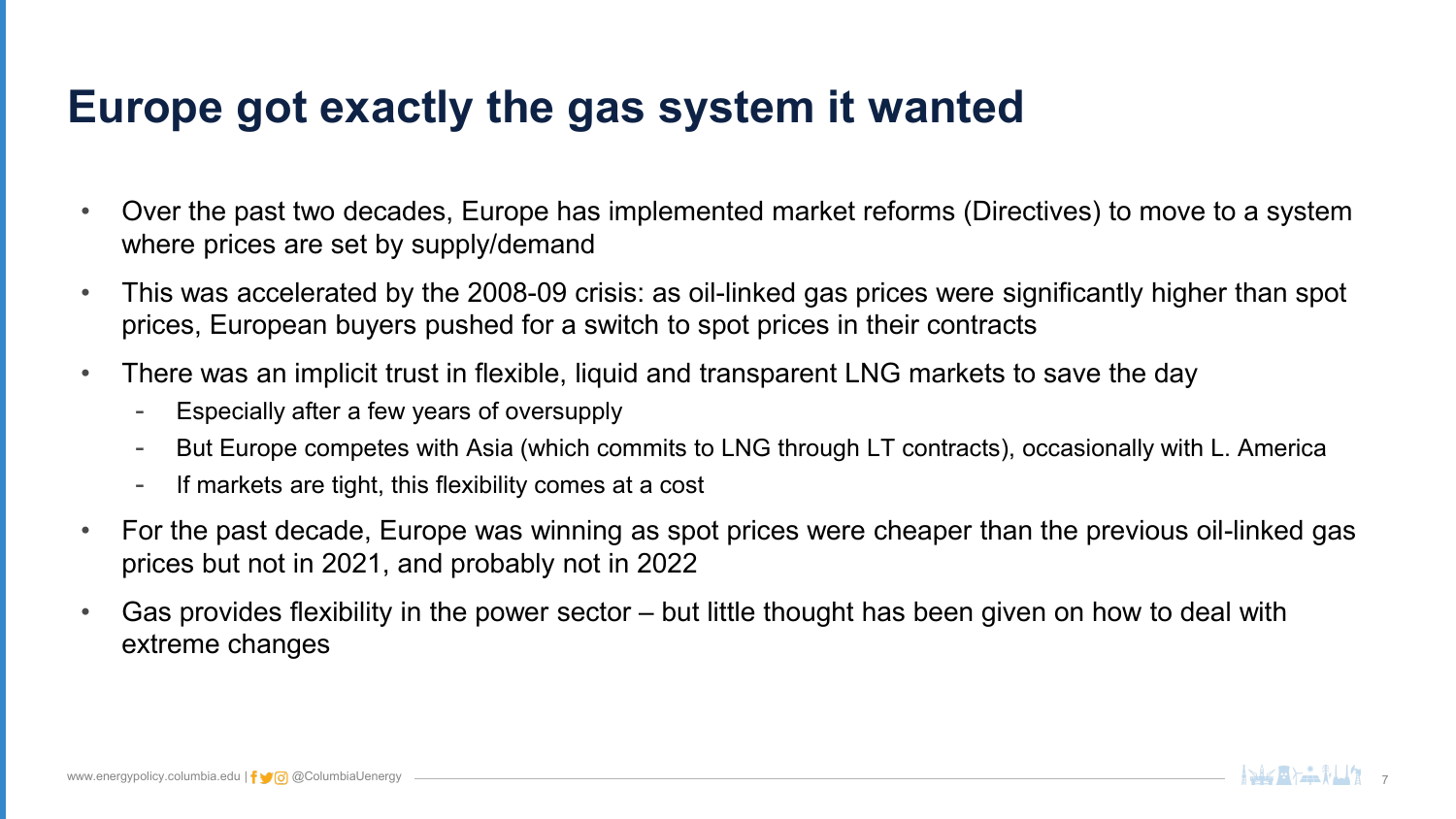#### **Europe remains dependent on Russian gas and is the balancing market for global LNG**



Sources: bp Statistical Review, IEA.

Notes: 2021 estimated based on various sources. Imports represent total imports, exports of LNG (Norway) and pipeline gas to Ukraine are not included.

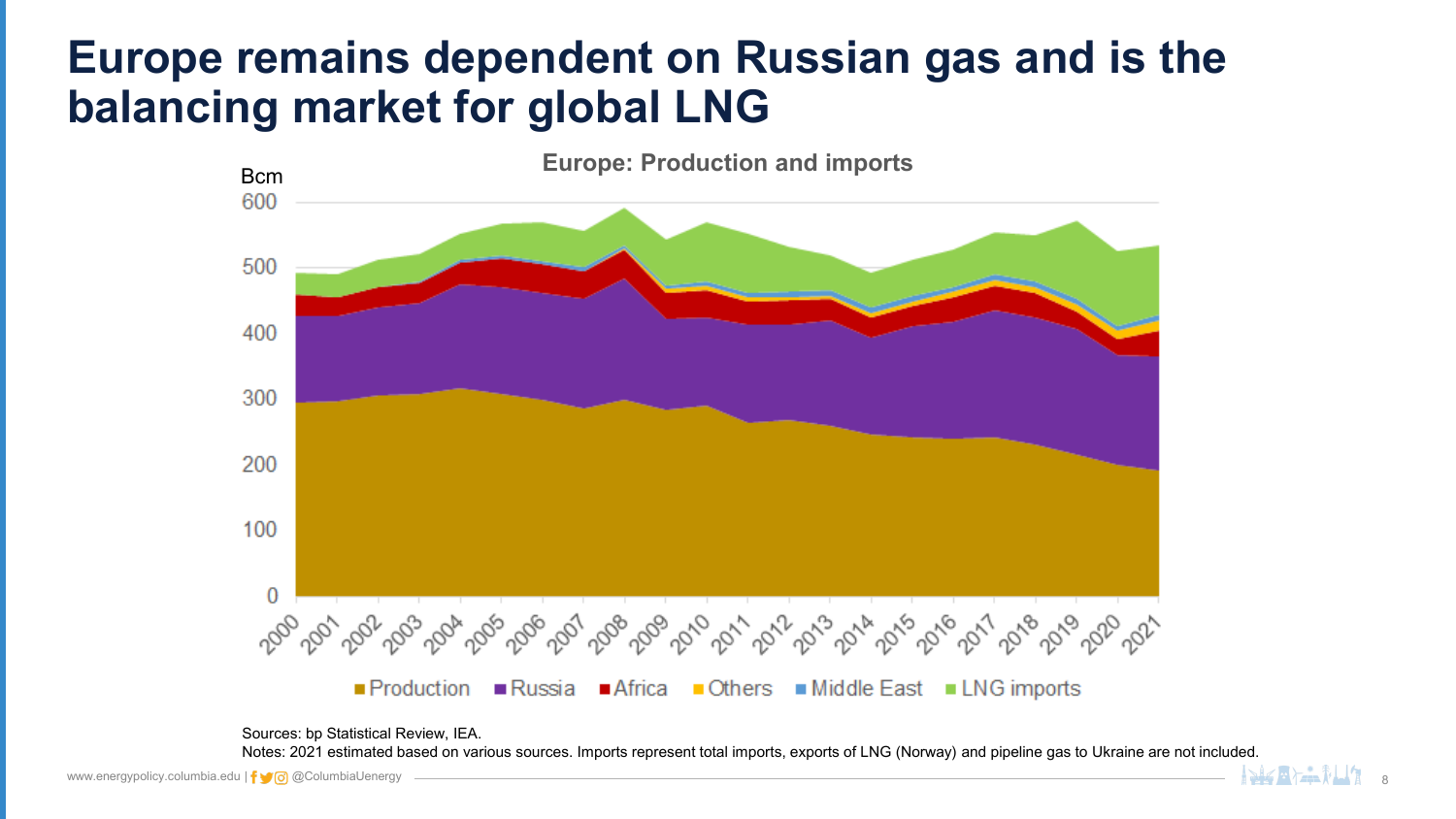#### **Flows through Ukraine and Belarus have been low**



Sources: ENTSOG, Physical flows, Gaz-system, Eustream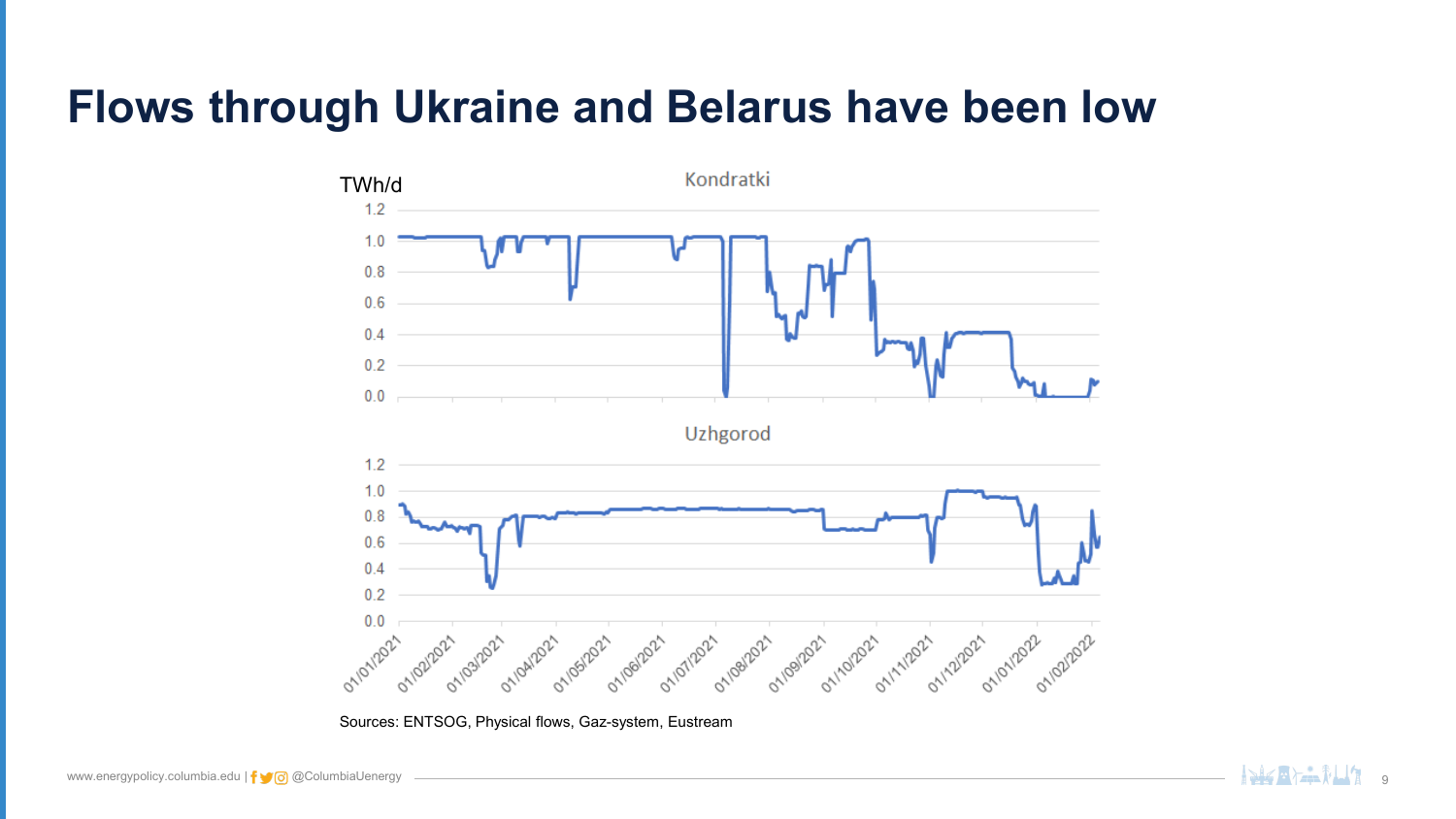#### **Since December 2021: LNG to the rescue**



Source: Bloomberg, Data for the month of January 2022 prorated as of 20 January.

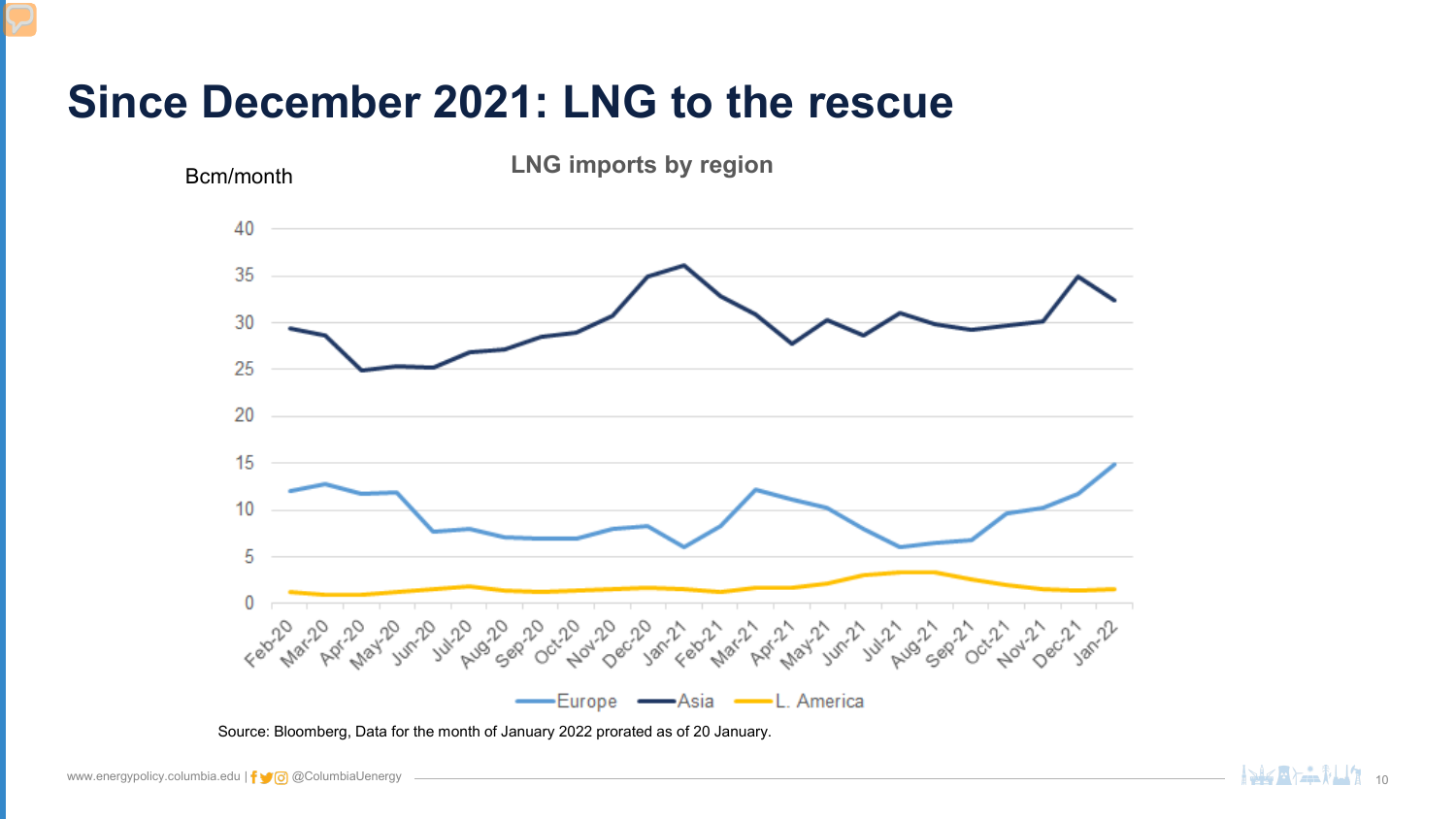#### **But gas storage levels are still well below the 5-year range**



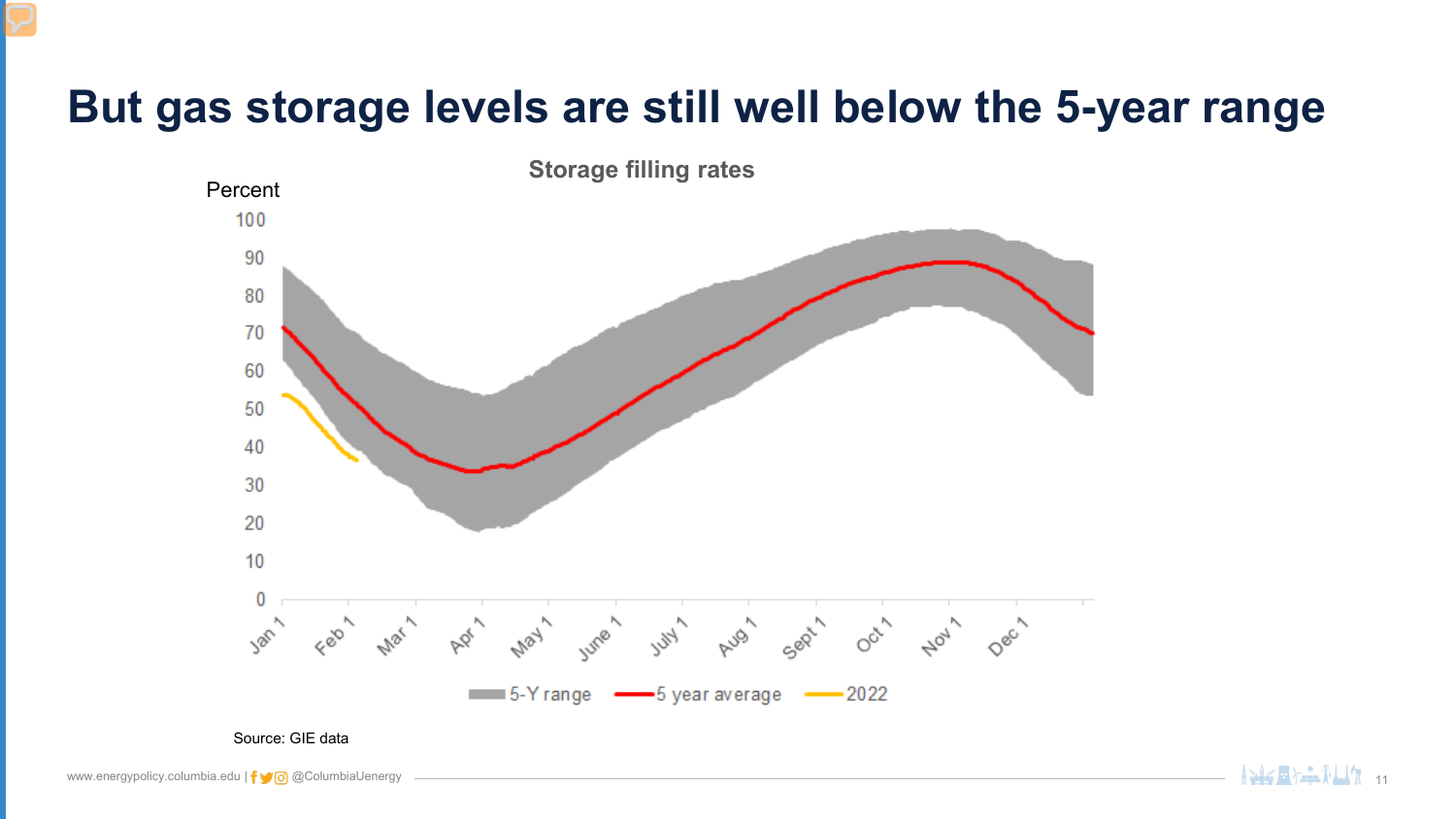## **Beyond this spring, gas prices are likely to remain elevated**

- Level of European storage in April 2022 and starting date of Nord Stream 2 determine the level of tightness
- Additions of LNG export capacity are reduced over 2022-24
	- Significant uncertainty over the timing of projects over 2025-26
- Chinese buyers have been contracting **a lot**  in 2021 (~30 mtpa)
- Potential for gas/LNG demand being affected by high gas prices in the long term



Source: press releases, author's assessment

**LNG capacity additions**

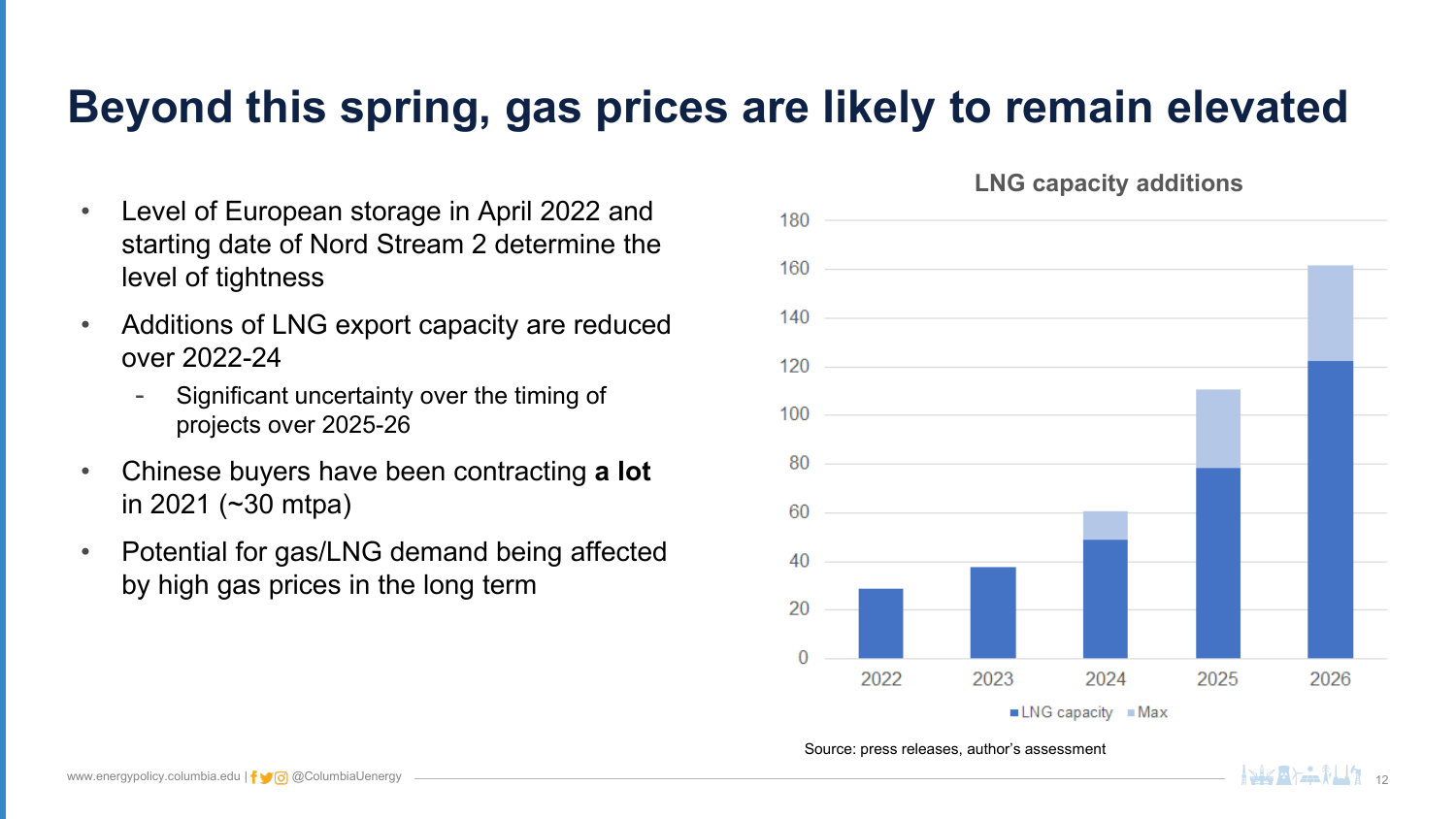# **Less flexibility will expose Europe to more volatility**



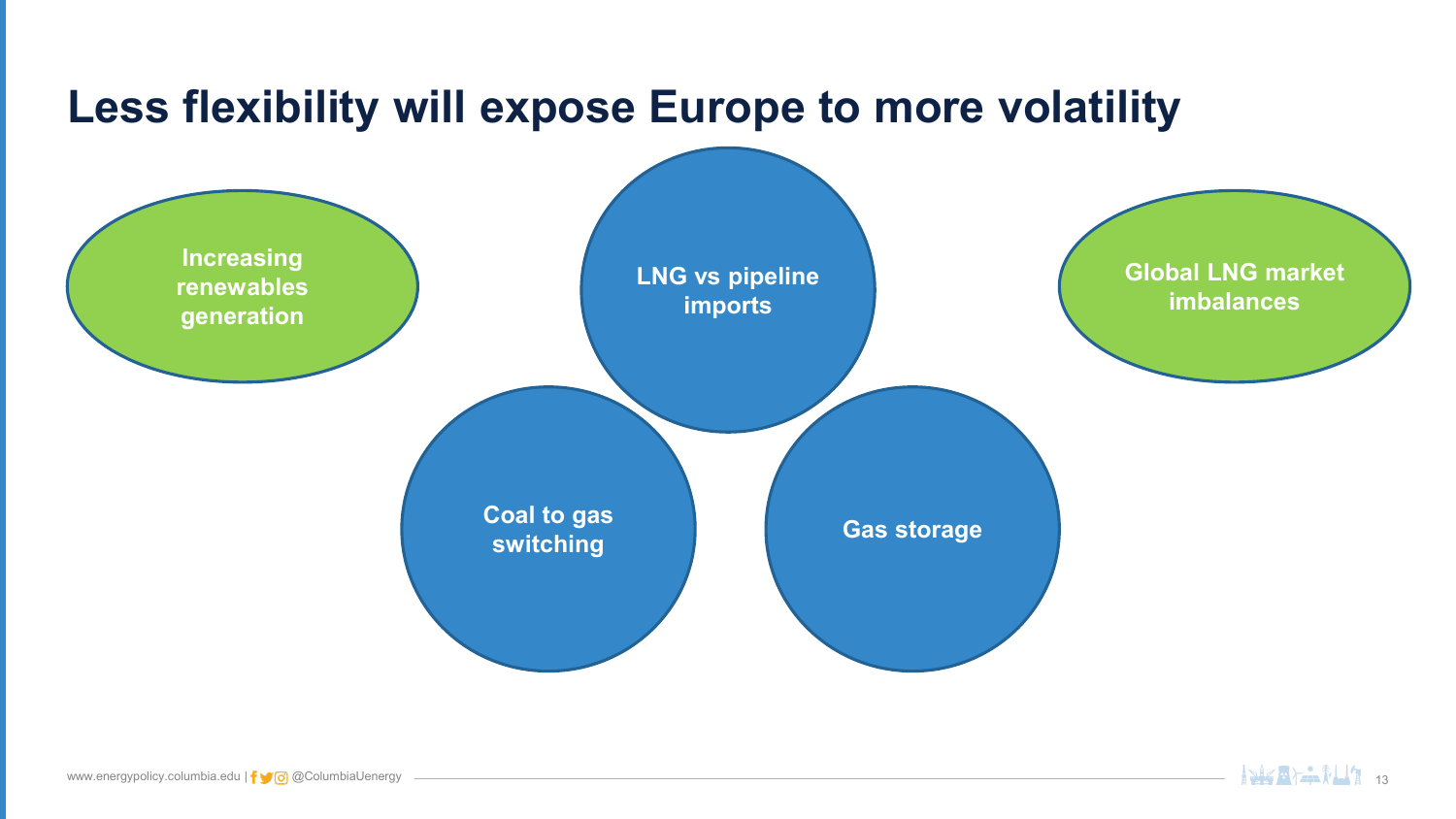## **Energy poverty: likely to become a growing issue**

**Inability to keep home adequately warm, 2020 (% of the population)**